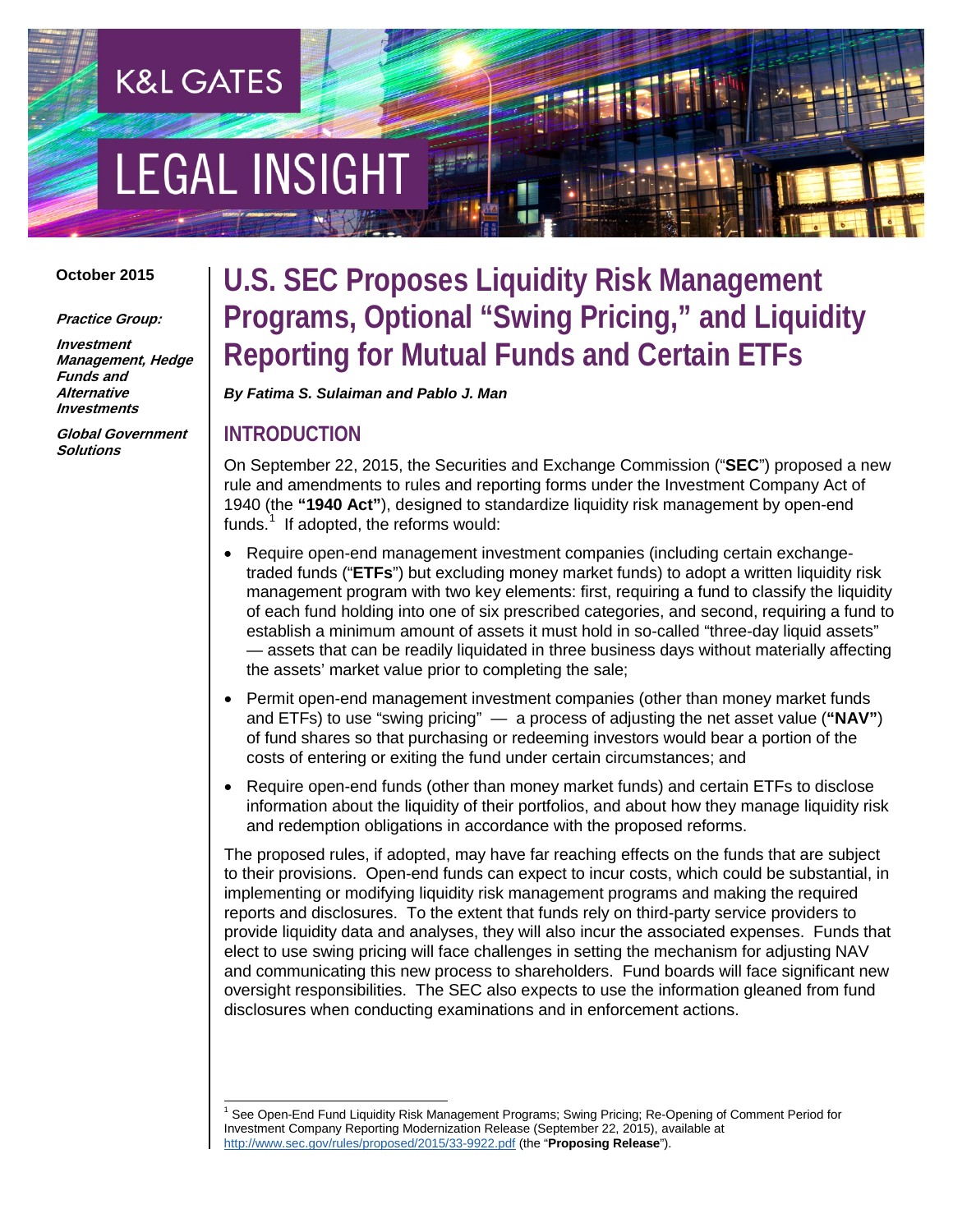# **BACKGROUND ON THE PROPOSED REFORMS**

The proposed reforms represent for open-end funds (other than money market funds) the first liquidity guidance from the SEC in over 20 years. The reforms are focused on standardizing liquidity management practices among funds by requiring a formal, written liquidity risk program with board oversight and frequent monitoring.

Liquidity risk in the asset management industry has become an increasing focus of regulatory concern. Over the past two years, the SEC staff has made fixed income and socalled "alternative" funds and their liquidity management practices an examination priority. The staff observed that liquidity risk management practices among funds vary significantly and that some funds, when faced with a high level of redemptions, "experienced particularly poor performance compared with their benchmark," creating a risk of investor dilution. The SEC notes that these varying practices, combined with a trend in the industry toward nonequity portfolio investments, necessitate an enhanced "minimum baseline requirement" for the management of liquidity risk across the mutual fund industry.

The reforms are also aimed more broadly at managing risk to the U.S. financial system as a whole. In December 2014, the Financial Stability Oversight Council ("**FSOC**") sought public comment about potential risks to the U.S. financial system associated with liquidity and redemptions in the asset management industry. Although FSOC's public comment request is independent of the proposed reforms, the SEC notes that it considered comments to FSOC in formulating its rule proposal. The SEC explains in the Proposing Release that, "as the primary regulator of open-end funds," it remains committed to designing regulatory programs that "focus on mitigating the adverse effects that liquidity risk in funds can have on investors and the fair, efficient and orderly operation of the markets," including "any potential financial stability risks from poor fund liquidity management."

# **FAST FACTS ABOUT THE PROPOSED REFORMS**

#### **A. New Rule 22e-4 under the 1940 Act**

**Scope:** The rule requirements apply to all registered open-end management investment companies except money market funds. Accordingly, the requirements: (i) apply to open-end ETFs, including actively-managed open-end ETFs, but not to ETFs structured as unit investment trusts, and do not apply to closed-end funds.

**Requirements:** The rule requires a fund to establish and implement a written program designed to assess and manage the fund's liquidity risk.

- "Liquidity risk" is defined as "the risk that a fund could not meet requests to redeem shares issued by the fund that are expected under normal conditions, or are reasonably foreseeable under stressed conditions, without materially affecting the fund's NAV."
- The rule would require a fund's liquidity risk management program to address, at a minimum, the following elements: (1) classification of the liquidity of each of the fund's holdings into one of six categories, based on an analysis of a set of prescribed factors, and an ongoing review of those classifications; (2) based on these classifications, an assessment and a periodic review of the fund's liquidity risk; and (3) based this assessment, the establishment of a "three-day liquid asset minimum" — a minimum percentage of the fund's assets that must be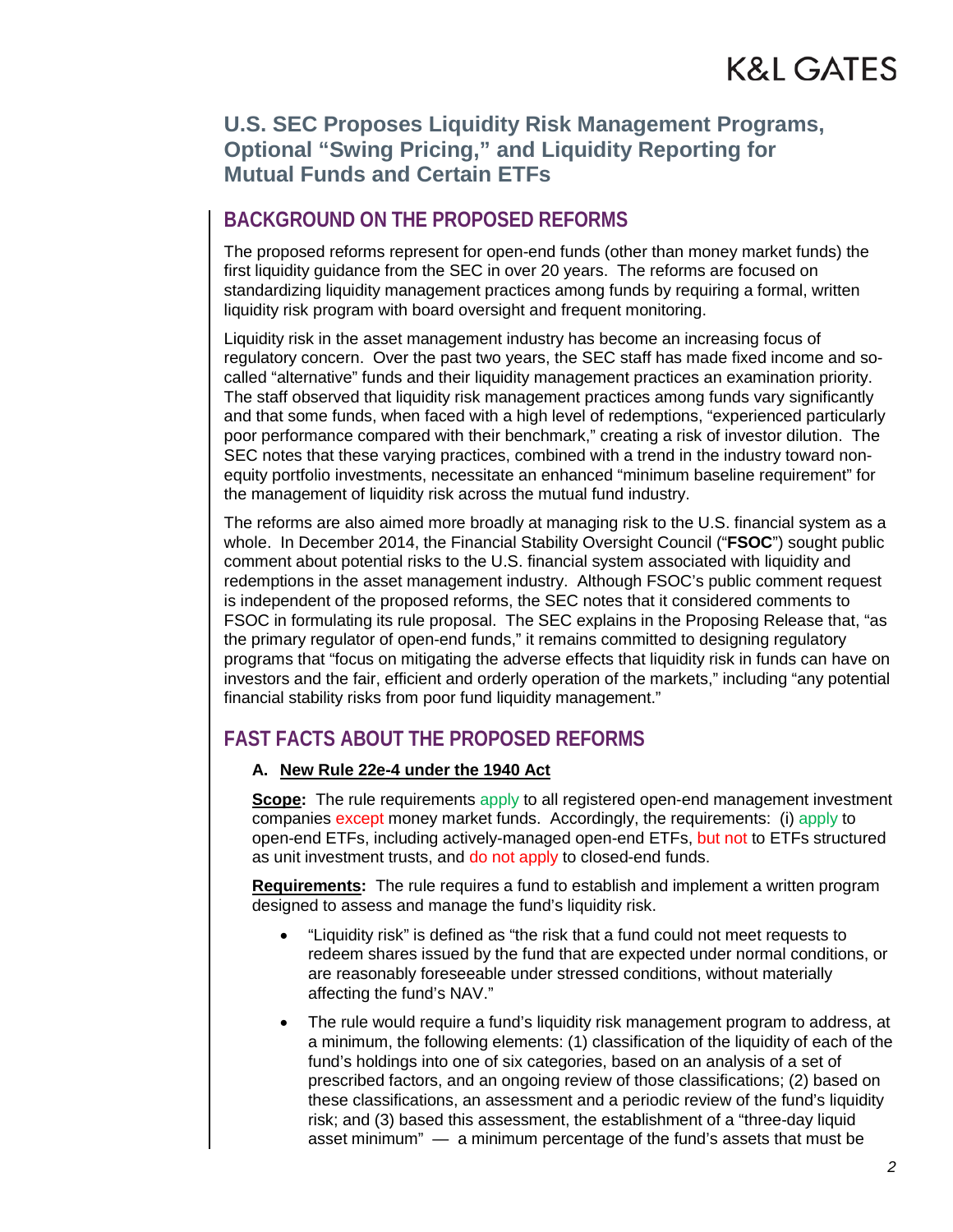convertible to cash within three business days at a price that does not materially affect the value of the asset immediately prior to sale.

- In addition to the foregoing new requirements, the rule would codify the SEC's current guidance on open-end fund liquidity by prohibiting a fund from acquiring any "15% standard asset" if the fund would have invested more than 15% of its net assets in 15% standard assets.
	- A "15% standard asset" would be defined as "any asset that may not be sold or disposed of in the ordinary course of business within seven calendar days at approximately the value ascribed to it by the fund." The definition conforms to the definition of "illiquid" assets under the current guidance, but *differs* from the concept of liquidity under the proposed rule, which categorizes liquidity based on a spectrum rather than binary liquid/illiquid categories.
- A fund's board of trustees must (1) initially approve the fund's written liquidity risk management program, (2) approve the appointment of the investment adviser and officers responsible for administering the program, (3) review and approve any material changes to the program, and (4) review a written report on the program and its implementation at least annually.

**Compliance Dates:** The proposed compliance dates differ depending on the size of the fund group, as follows:

- 18 months after the effective date for funds that, together with other investment companies in the same group of related investment companies, have net assets of \$1 billion or more as of the end of the most recent fiscal year.
- 30 months after the effective date for all other funds subject to the rule.
- **B. Amendments to Rule 22c-1 under the 1940 Act**

**Scope:** "Swing pricing" would be *permitted* for registered open-end management investment companies, *except*: (i) ETFs and (ii) money market funds.

**Requirements:** Funds authorized to use swing pricing would be permitted, but not required, to establish and implement policies and procedures providing for the fund to adjust its current NAV to mitigate dilution of the value of its outstanding redeemable securities as a result of shareholder purchases and redemptions.

- A fund's board of trustees (including a majority of the independent trustees) must approve swing pricing policies and procedures, and the policies and procedures must include certain specified elements.
- A fund's swing pricing policies and procedures must provide that the fund will adjust its NAV by a "swing factor" amount once the level of net purchases into or net redemptions from the fund has exceeded a "swing threshold."

**Compliance Date:** For funds that elect to use swing pricing, the SEC expects the rule, if adopted, would be available immediately after the effective date once a fund has met the requirements of the rule.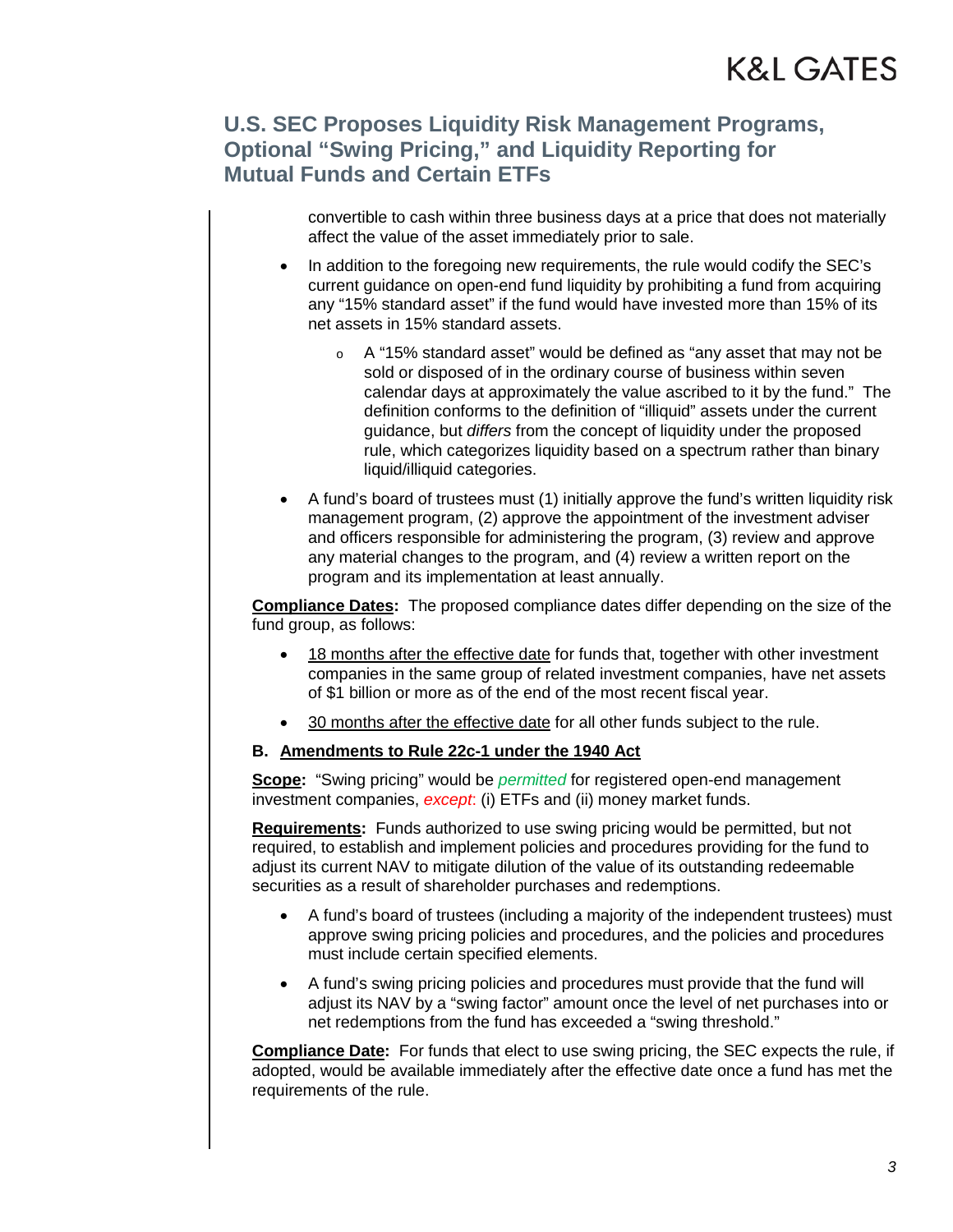#### **C. Proposed Disclosure and Reporting Requirements**

#### **Amendments to Form N-1A**

**Requirements:** The current requirements of Form N-1A (i.e., the form used by openend management investment companies to register under the 1940 Act) do not require disclosure of the timing of payment of redemption proceeds to fund shareholders, and the SEC notes that the level of disclosure consequently varies among funds. The SEC is therefore proposing amending Form N-1A to add certain line-item requirements that would establish consistency in disclosures among funds, and to seek to ensure that investors receive adequate information to compare redemption policies across funds. The following items and instructions would be amended:

- Item 6 of Form N-1A would be amended to require any fund that uses swing pricing to explain the circumstances under which swing pricing would be required to be used, as well as the effects of using swing pricing.
- Item 11 of Form N-1A would require a fund to disclose the: (1) number of days in which the fund will pay redemption proceeds to redeeming shareholders, and (2) methods the fund uses to meet redemption requests.
- Item 13 of Form N-1A would require any fund that uses swing pricing to disclose the per-share effect of amounts related to swing pricing below the total distributions line in a fund's financial highlights.
- Instructions to Item 26 of Form N-1A would be revised to clarify that "ending redeemable value" should assume a value adjusted pursuant to swing pricing policies and procedures.
- Item 28 of Form N-1A would require a fund to file as an exhibit to its registration statement any agreement related to lines of credit for the benefit of the fund. The fees paid under the credit agreements would not need to be disclosed.

**Compliance Date:** All initial registration statements on Form N-1A and all post-effective amendments that are annual updates to effective registration statements on Form N-1A that are filed six months or more after the effective date must comply with the proposed amendments.

#### **Amendments to Regulation S-X**

**Requirements:** Because the use of swing pricing would affect a fund's statement of assets and liabilities, statement of changes in net assets, financial highlights and the notes to the financial statements, certain amendments to Regulation S-X are proposed for any fund that uses swing pricing:

- Rule 6-04.19 of Regulation S-X would require a fund to disclose its NAV as adjusted pursuant to any swing pricing policies and procedures.
- Rule 6-03(n) of Regulation S-X would require a fund to state in a note to its financial statements the general methods used in determining whether the fund's NAV per share will swing, whether the fund's NAV per share has swung during the year and a general description of the effects of swing pricing on the fund's financial statements.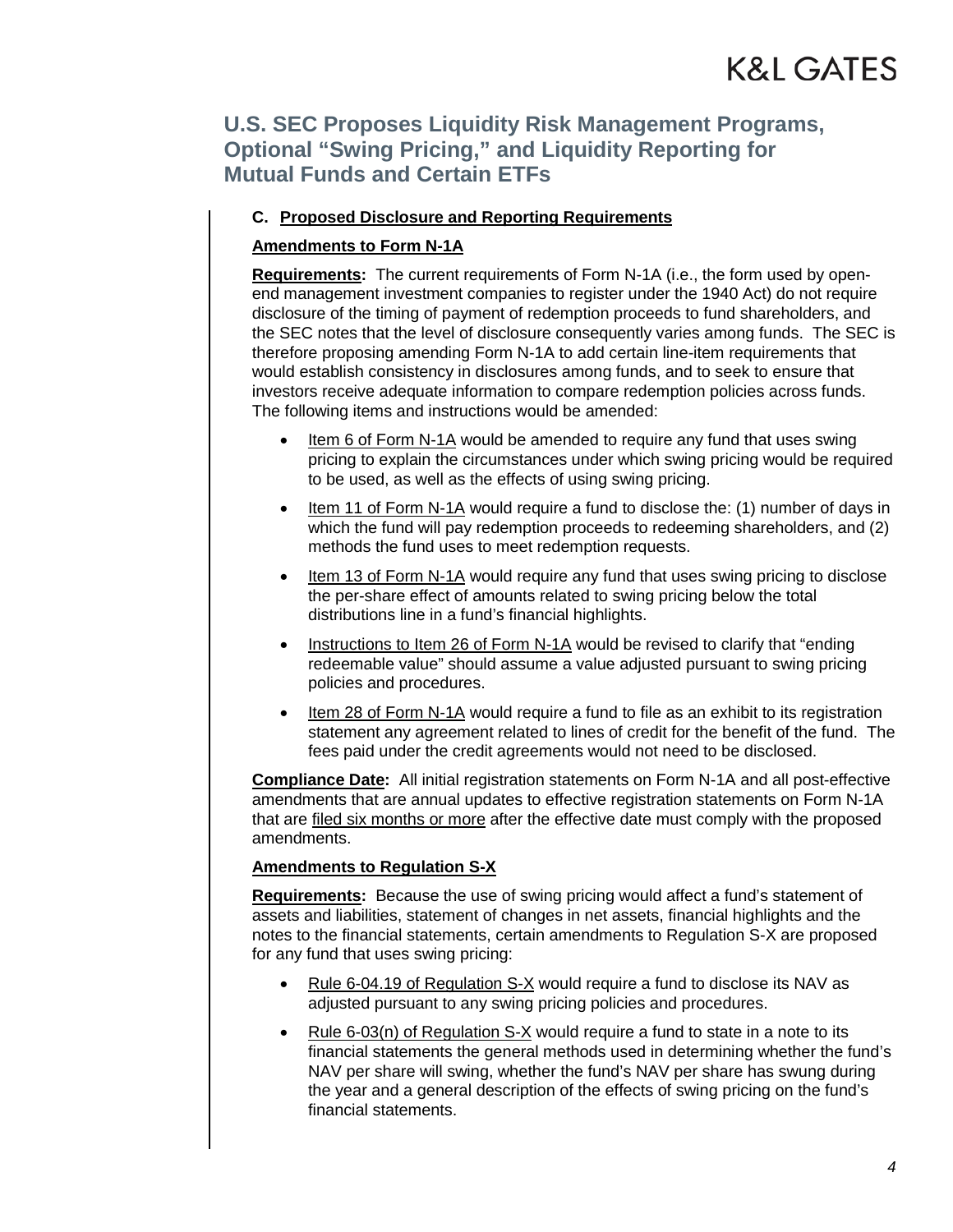**Compliance Dates:** For funds that elect to use swing pricing, the SEC expects the amendments, if adopted, would be available immediately after the effective date once a fund has met the requirements of the rule.

#### **Amendments to Proposed Form N-PORT**

**Requirements:** The SEC recently proposed new reporting forms — Forms N-PORT and N-CEN — intended to capture key information about funds' investment practices on a more frequent basis and in a format that better enables the SEC staff to aggregate and analyze the data. $^2$  $^2$  The SEC proposes to amend proposed Form N-PORT, a monthly reporting form, to require additional information about fund liquidity related to non-money market, open-end funds:

- Item B.7 would be added to Part B of proposed Form N-PORT to require a fund to disclose its three-day liquid asset minimum, in accordance with Rule 22e-4.
- Item C.13 would be added to Part C of proposed Form N-PORT and would require a fund to report the liquidity classification of each of its portfolio holdings.
- 15% Standard Asset Disclosure. As currently proposed, Form N-PORT requires that a fund disclose whether each particular portfolio security is an "illiquid" asset. The term "illiquid" asset would be revised to use terminology from Rule 22e-4, as described above (i.e., 15% standard asset).

**Compliance Dates:** The compliance dates differ depending on the size of the fund group, as follows:

- 18 months after the effective date for funds that, together with other investment companies in the same group of related investment companies, have net assets of \$1 billion or more as of the end of the most recent fiscal year.
- 30 months after the effective date for all other funds subject to the rule.

#### **Amendments to Proposed Form N-CEN**

**Requirements:** Proposed Form N-CEN, an annual reporting form, would be amended to require additional information about liquidity management practices:

- Item 44 would be added to Part C of proposed Form N-CEN to include certain questions regarding the use of lines of credit, interfund lending, interfund borrowing and swing pricing.
- Item 60(g) would be added to proposed Form N-CEN to require an ETF to report whether it required that an authorized participant post collateral to the ETF or any of its designated service providers in connection with the purchase or redemption of ETF shares during the reporting period.

**Compliance Date:** 18 months after the effective date.

<span id="page-4-0"></span><sup>&</sup>lt;sup>2</sup> See Investment Company Reporting Modernization, Release No. IC-31610 (May 20, 2015), available at <http://www.gpo.gov/fdsys/pkg/FR-2015-06-12/pdf/2015-12779.pdf> (the "**Reporting Modernization Release**"). See also K&L Gates LLP's client alert on these proposals: [http://www.klgates.com/sec-proposes-new-reporting-requirements-for](http://www.klgates.com/sec-proposes-new-reporting-requirements-for-registered-funds-06-25-2015/)[registered-funds-06-25-2015/.](http://www.klgates.com/sec-proposes-new-reporting-requirements-for-registered-funds-06-25-2015/)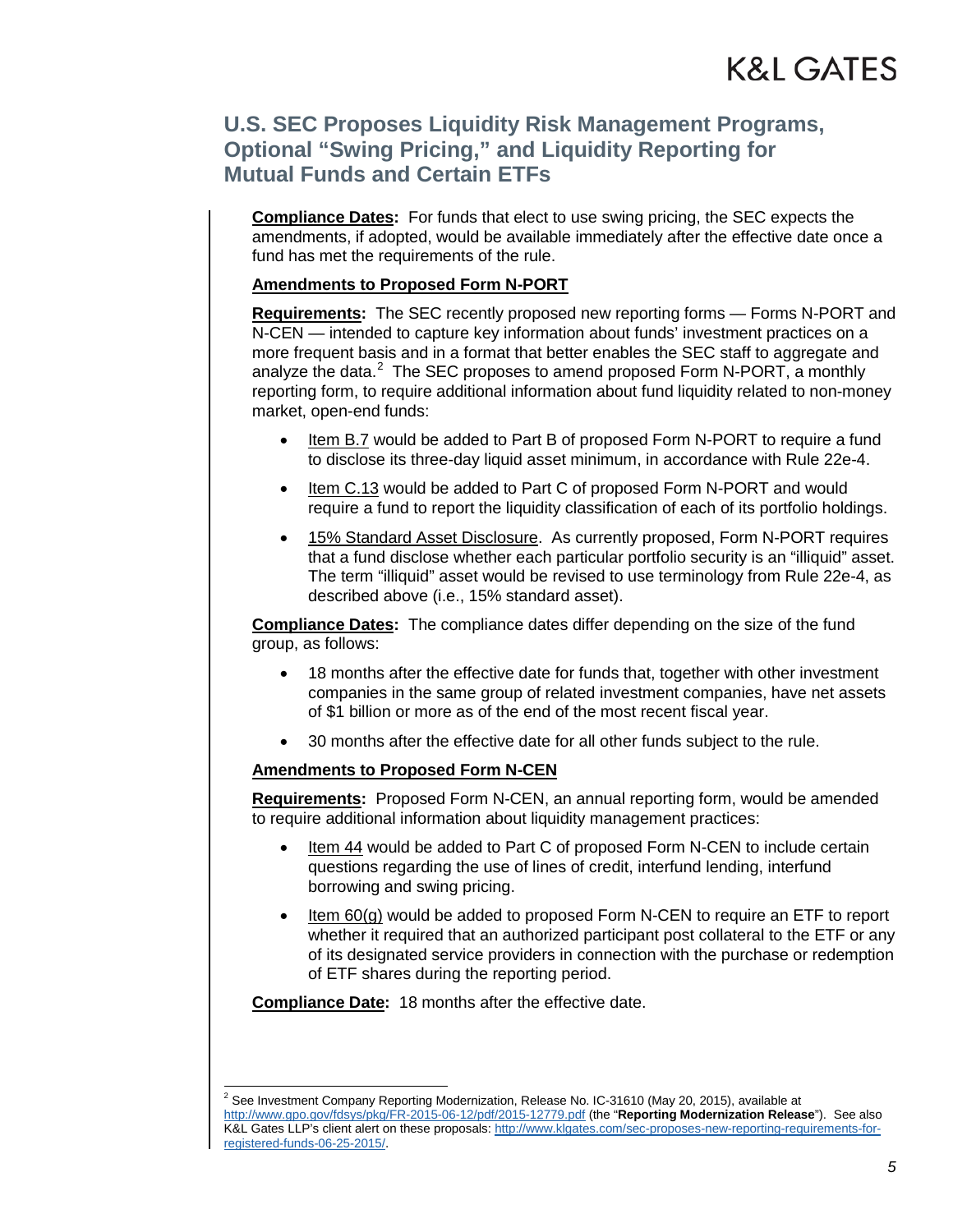### **AN IN-DEPTH LOOK AT THE PROPOSED REFORMS**

#### **The Purpose of the Proposed Reforms**

Meeting daily redemptions is fundamental to the operation of open-end funds. The SEC explains that a "hallmark of open-end funds is that they must be able to convert some portion of their portfolio holdings into cash on a frequent basis." The proposed reforms have three primary purposes: (1) to reduce the risk that funds will be unable to meet redemption obligations, (2) to protect long-term fund shareholders from dilution of their interests caused by fund inflows and outflows and (3) to enhance fund disclosures about liquidity and redemption practices.

The SEC points to industry developments that underscore the need for its proposals, including increasing shareholder inflows into funds with less liquid investment strategies, such as fixed income, emerging market debt and alternatives. The SEC notes that many alternative funds pursue strategies similar to those of private funds, but unlike private funds, are unable to restrict investor redemption rights and must honor redemption requests within seven days. Citing the SEC staff's finding that these funds' cash flows are "significantly more volatile than other strategies," the SEC believes the reforms are necessary to address increased redemption risks posed to investors.

Evolving redemption practices, including shortening settlement periods, also underlie the proposed reforms. Although open-end funds must pay redeeming investors for fund shares within seven days of their tender under Section 22(e) of the 1940 Act, over the past two decades, this settlement period has shrunk as a result of the adoption in 1993 of Rule 15c6-1 under the Securities Exchange Act of 1934, which requires broker-dealers, including those that distribute open-end funds, to settle trades within three business days (called "T+3"). The settlement period for fund share transactions can be even shorter, as some open-end funds promise settlement on a next-business-day basis. However, the SEC notes that while settlement periods for trading fund shares have fallen, settlement periods for some portfolio securities that funds hold — such as bank loans — have not fallen correspondingly, and can exceed seven business days. The SEC is concerned that this potential mismatch between the time in which a fund receives cash for selling a portfolio asset and the time the fund must pay its redeeming shareholders could increase a fund's liquidity risk and affect its ability to meet redemptions.

Separate from the risk that a fund may not be able to satisfy its redemption obligations, there is the risk that investor inflows and outflows could dilute the interests of longer-term investors in the fund. A 2015 SEC staff white paper on fund liquidity concluded that the typical U.S. equity fund appears to sell relatively more liquid assets first to meet redemptions, thus leaving remaining shareholders with a potentially less liquid and riskier fund until the fund rebalances. $3$  Further, to the extent that funds conduct trading activity and incur the associated costs in the days after a redemption request, these costs are not reflected in the NAV paid to redeeming investors and are instead borne by remaining investors. The swing pricing amendments to Rule 22c-1 under the 1940 Act seek to reduce this "first mover advantage" to early redeeming shareholders and protect longer-term fund shareholders from

<span id="page-5-0"></span><sup>&</sup>lt;sup>3</sup> Paul Hanouna, Jon Novak, Tim Riley, Christof Stahel, "Liquidity and Flows of U.S. Mutual Funds," Division of Economic and Risk Analysis White Paper, September 2015, *available at* http://wcm.sec.gov/dera/staff-papers/white-papers/liquiditywhite-paper-09-2015.pdf.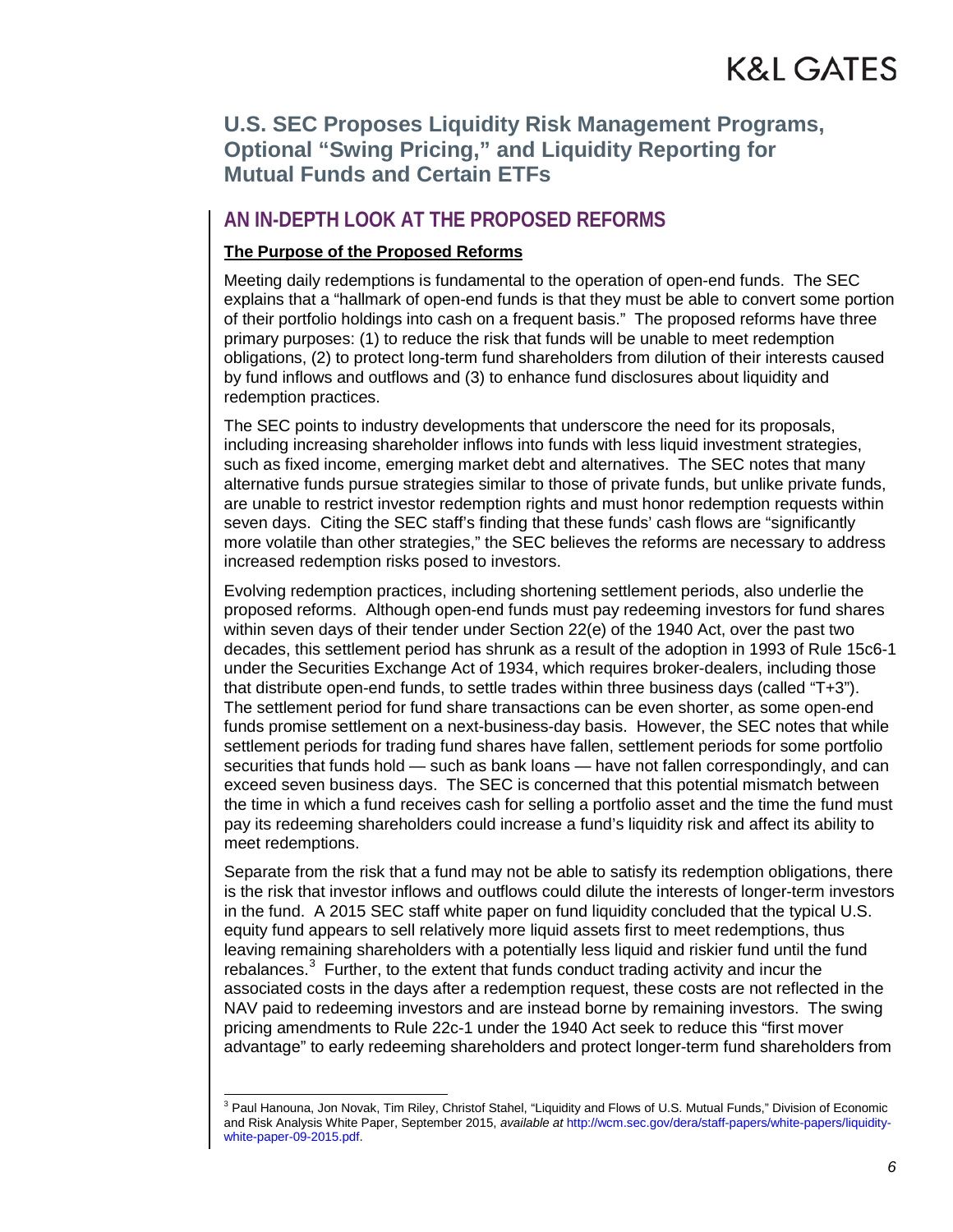dilution. The SEC based its proposal in large part on pricing practices of funds in European jurisdictions, including "UCITS" funds organized in Luxembourg.

The proposed disclosure reforms go beyond informing investors about funds' liquidity and redemption practices, as they are also intended to enhance the SEC's ability to monitor liquidity management risk in the fund industry. Proposed amendments to Form N-PORT would require a fund to report the liquidity classification of each position (or portion of a position) in a portfolio asset monthly, as well disclose its established three-day liquid asset minimum. The SEC anticipates that the additional reporting will assist its staff to better monitor liquidity trends and various funds' liquidity risk profiles. For example, a fund that experiences lower performance than its peers during periods of high redemptions may expect increased regulatory scrutiny.

#### **Proposed Rule 22e-4: Liquidity Risk Management Programs**

Although Proposed Rule 22e-4 would apply to all open-end management investment companies (other than money market funds) regardless of their specific investment strategies, it would require each fund to assess its own liquidity risk and adopt tailored policies and procedures for managing liquidity risk in light of that assessment. The effect of the proposal is that funds whose assets are concentrated in less liquid assets likely will establish liquidity risk management programs that are substantially different from programs established by funds whose assets are highly liquid.

#### **1. Portfolio Classification Requirements**

#### *Overview*

Under proposed Rule 22e-4, a fund would be required to classify each position (or each portion of a position) in a portfolio asset into one of six categories based on the relative liquidity of the position. The classification would be based on the number of days within which it is determined, after reasonable inquiry, that the entire position would be "convertible to cash"<sup>[4](#page-6-0)</sup> at a price that does not materially affect the value of the asset immediately prior to sale (i.e., taking into account whether the sales price that the fund would receive for the asset is reasonably expected to move the price of the asset in the market, independent of other market forces affecting the asset's value). In making this determination, a fund could determine that different portions of a position in a particular asset could be converted to cash within different times. However, the liquidity assessment must assume that the entire position is liquidated.

The rule does not assign liquidity categories to any particular asset class, and the SEC contemplates that different funds could classify the liquidity of identical portfolio positions differently depending on the funds' liquidity analysis. However, each fund is required to consider, at a minimum, a non-exhaustive set of factors in analyzing an asset's liquidity. If a fund lacks pertinent information about a particular asset, the fund would be required to consider these factors as applied to "comparable assets."

*List of Asset Classification Factors*

The factors that a fund must consider are as follows:

<span id="page-6-0"></span> <sup>4</sup> Proposed Rule 22e-4 defines "convertible to cash" as "the ability to be sold, with the sale settled." Typical expected settlement periods should be assumed when classifying assets under the rule.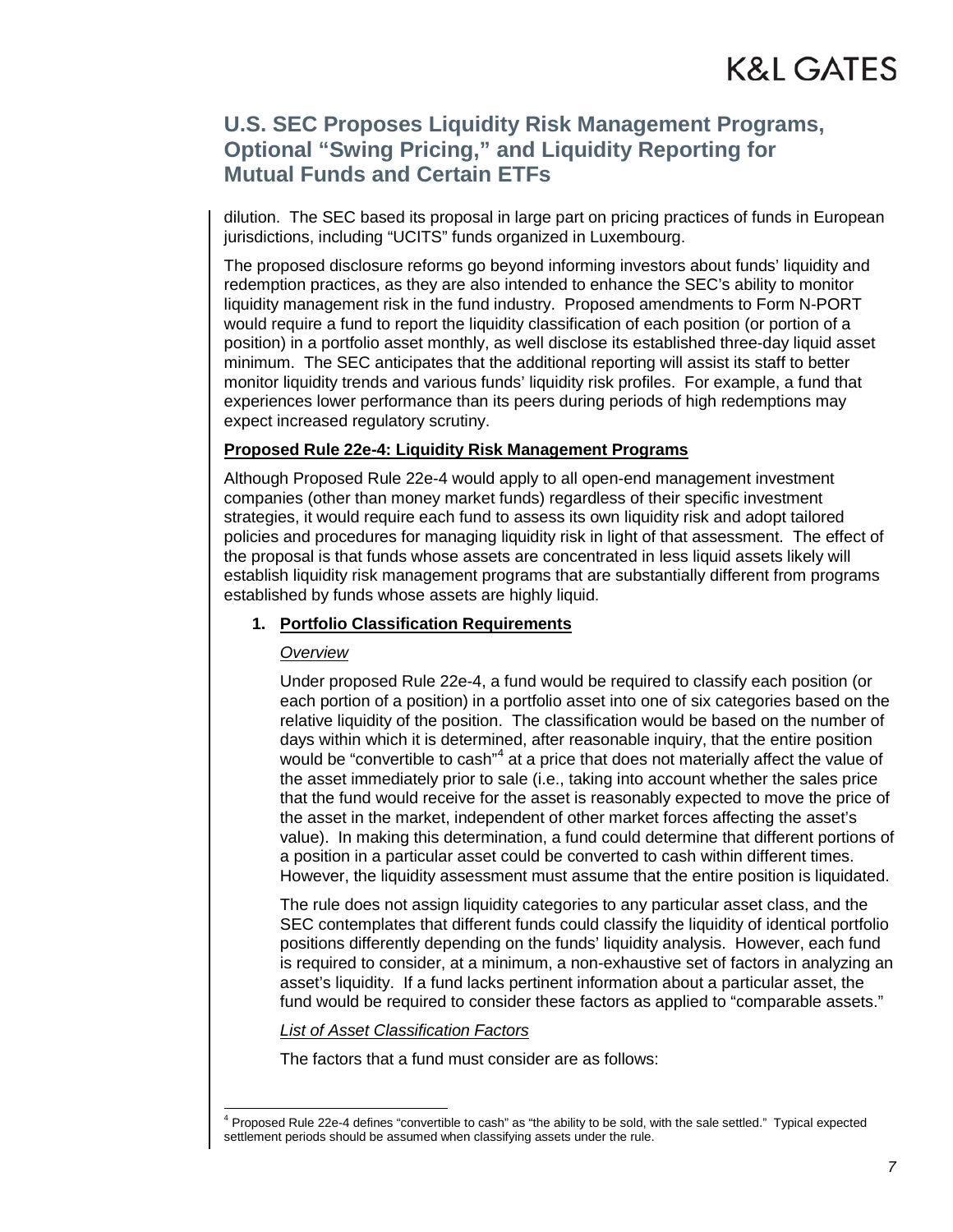- Existence of an active market for the asset, including whether the asset is listed on an exchange, as well as the number, diversity and quality of market participants;
- Frequency of trades or quotes for the asset and average daily trading volume of the asset (regardless of whether the asset is a security traded on an exchange);
- Volatility of trading prices for the asset;
- Bid-ask spreads for the asset;
- Whether the asset has a relatively standardized and simple structure;
- For fixed income securities, maturity and date of issue;
- Restrictions on trading of the asset and limitations on transfer of the asset;
- The size of the fund's position in the asset relative to the asset's average daily trading volume and, as applicable, the number of units of the asset outstanding; and
- Relationship of the asset to another portfolio asset (e.g., whether the asset is being maintained in a segregated account in order to "cover" the fund's obligations under a transaction that implicates Section 18 of the 1940 Act).

Importantly, the Proposing Release makes clear that the SEC staff will be able to determine if a fund is an outlier with respect to its liquidity classifications based on its monthly disclosures on Form N-PORT, and that the staff could then use that information to examine the fund to determine whether the fund considered each of the required factors.

#### *Asset Classification Categories*

Based on an analysis of a portfolio asset's liquidity considering the above factors, a fund would be required to classify each position in a portfolio asset into one of six liquidity categories, as follows:

- Convertible to cash within 1 **business** day.
- Convertible to cash within 2-3 **business** days.
- Convertible to cash within 4-7 **calendar** days.
- Convertible to cash within 8-15 **calendar** days.
- Convertible to cash within 16-30 **calendar** days.
- Convertible to cash in more than 30 **calendar** days.

#### *Ongoing Review of Asset Classifications*

A fund's asset classifications must be reviewed on an "ongoing" basis. However, except for requiring funds to consider the liquidity factors discussed above, proposed Rule 22e-4 does not mandate specific review procedures. Nevertheless, the Proposing Release recommends that in adopting ongoing review policies and procedures, a fund should generally include procedures for identifying market-wide developments as well as security- and asset class-specific developments that could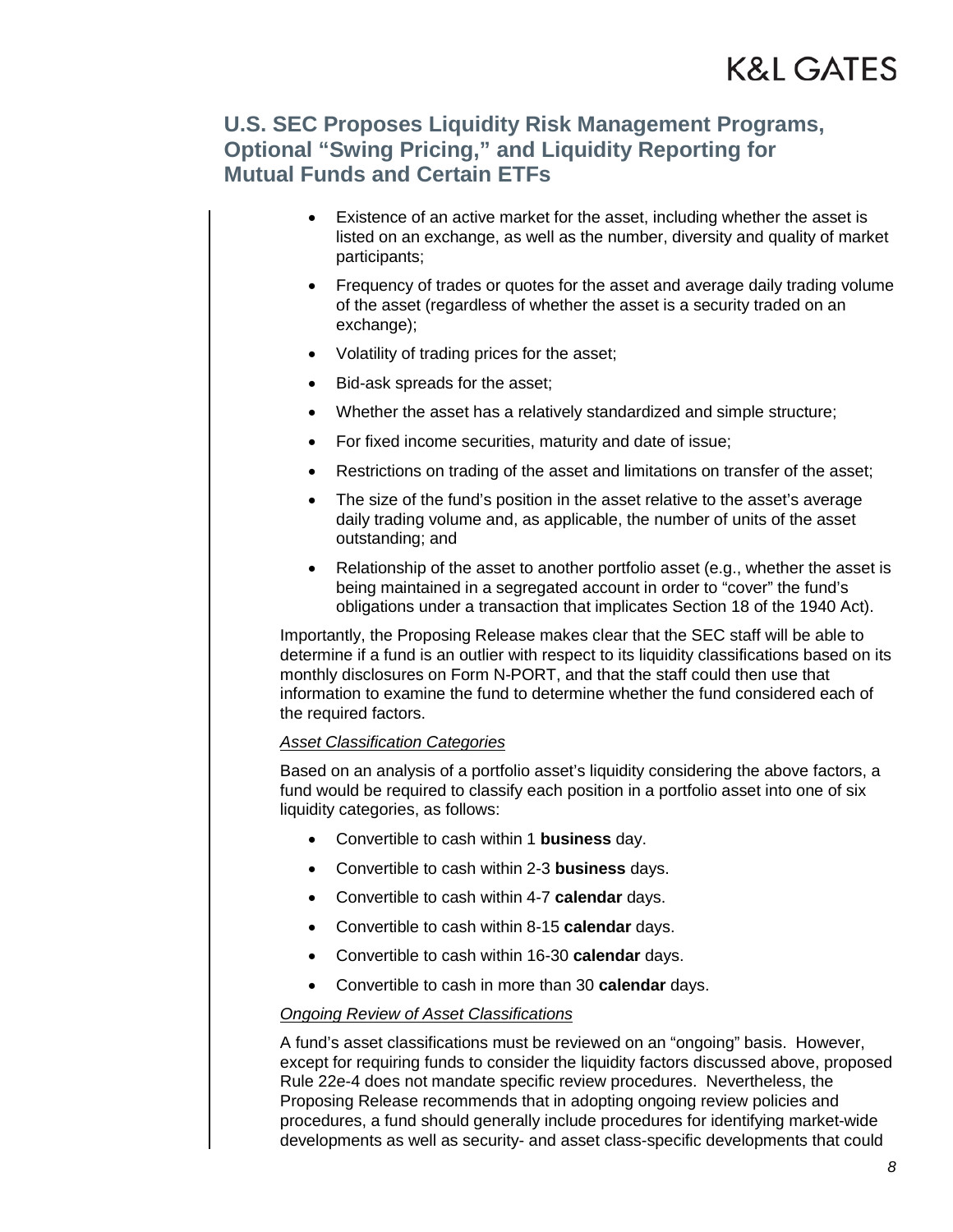demonstrate a need to change the liquidity classification of a portfolio position. Because a fund would report its liquidity positions monthly on proposed Form N-PORT, funds would need to conduct reviews at least monthly.

#### **2. Assessing a Fund's Liquidity Risk**

#### *Overview*

In addition to classifying and engaging in an ongoing review of a fund's positions, or portions of a position, in a portfolio asset, proposed Rule 22e-4 requires a fund to assess and periodically review the fund's liquidity risk, taking into account certain factors. Liquidity risk is defined as "the risk that the fund could not meet requests to redeem shares issued by the fund that are expected under normal conditions, or are reasonably foreseeable under stressed conditions, without materially affecting the fund's net asset value." This definition contemplates that a fund consider both expected requests for redemptions in the normal course and outflows related to stressed market conditions or increased volatility, as well as outflows that are reasonable to expect in light of a reputational event affecting the fund or the departure of the fund's portfolio manager.

#### *Required Factors in Assessing a Fund's Liquidity Risk*

Under proposed Rule 22e-4, the liquidity risk assessment is largely principles-based and permits a fund to implement liquidity risk management procedures in accordance with the fund's particular risks and circumstances. However, similar to the asset classifications discussed above, funds are required to consider a set of non-exhaustive baseline factors:

- Short-term and long-term cash flow projections, taking into account the following considerations:
	- o Size, frequency and volatility of historical purchases and redemptions of fund shares during normal and stressed periods;
	- o The fund's redemption policies;
	- o The fund's shareholder ownership concentration;
	- o The fund's distribution channels; and
	- o The degree of certainty associated with the fund's short-term and longterm cash flow projections;
- The fund's investment strategy and liquidity of portfolio assets;
- Use of borrowing and derivatives for investment purposes; and
- Holdings of cash and cash equivalents, as well as borrowing arrangements and other funding sources.

#### *Periodic Review of Liquidity Risk Assessment*

The fund's liquidity risk assessment must be reviewed periodically. However, except for requiring funds to consider the various factors discussed above, proposed Rule 22e-4 does not mandate specific review procedures. Nevertheless, the Proposing Release recommends that in adopting ongoing review policies and procedures, a fund should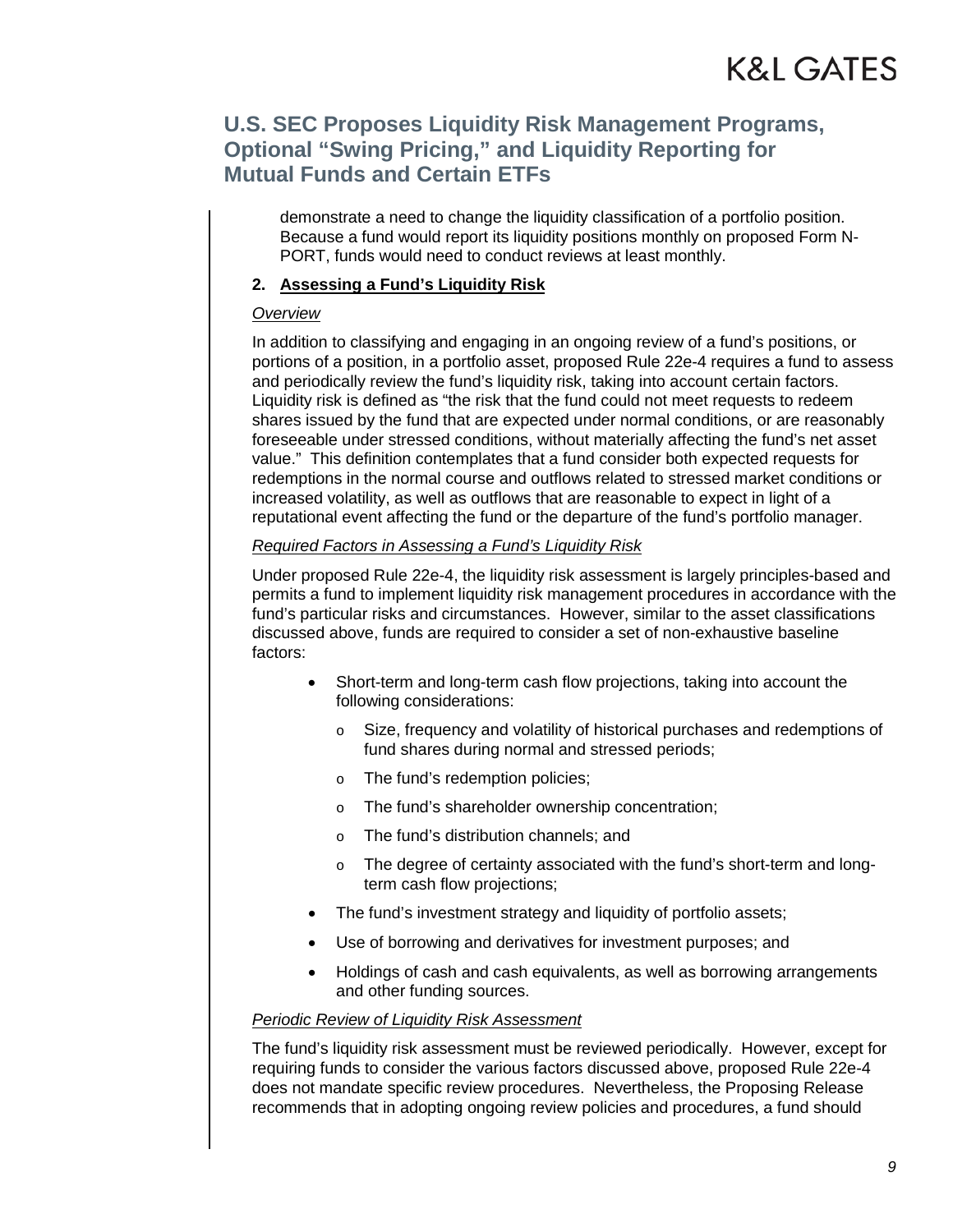generally consider whether to include procedures for evaluating regulatory, market-wide and fund-specific developments affecting each of the above-listed factors.

#### **3. Managing Liquidity Risk**

#### *Three-Day Liquid Asset Minimum*

In addition to assessing liquidity risk, funds must adopt certain minimum procedures to manage that risk. Accordingly, proposed Rule 22e-4 requires a fund to determine the fund's three-day liquid asset minimum, taking into account the factors previously discussed above in connection with the fund's assessment of its liquidity risk. The rule prohibits a fund from acquiring any less liquid asset if, immediately after the acquisition, the fund would have invested less than its three-day liquid asset minimum in three-day liquid assets. The rule would not require a fund to divest less liquid assets if it falls below the three-day minimum due to reasons other than the purchase of a less liquid asset. Although the rule does not specify any minimum threshold, the SEC believes "that it would be extremely difficult to conclude, based on the factors [a fund] would be required to consider, that a zero three-day liquid asset minimum would be appropriate." A fund would be required to maintain a written record of how the three-day liquid asset minimum was determined, including the assessment of the required factors.

#### *Periodic Review of Three-Day Liquid Asset Determination*

The adequacy of the three-day liquid asset minimum must be reviewed periodically, considering the liquidity risk factors, and in no event less frequently than semi-annually. Although each fund is permitted to develop and adopt its own procedures in light of the fund's risks and circumstances, the SEC describes the three-day liquid asset minimum determination as "a cornerstone of a fund's liquidity risk management." The Proposing Release envisions that such determination will be a dynamic process that incorporates new or updated information into the fund's assessment of factors that could affect the fund's ability to meet redemptions.

#### *15% Standard Asset Limitation*

Under proposed Rule 22e-4, a fund could not acquire any "15% standard asset" (i.e., "an asset that may not be sold or disposed of in the ordinary course of business within seven calendar days at approximately the value ascribed to it by the fund") if, immediately after the acquisition, the fund would have invested more than 15% of its total assets in 15% standard assets.

It is worth noting that the three-day liquid asset minimum requirements are in addition to the 15% standard asset limitation. Although similar, there are several important differences between the two requirements, including: (1) when determining whether an asset may be sold or disposed of within seven calendar days for purposes of the 15% standard asset requirement, a fund does not need to consider the time at which is expects to receive the proceeds of such a sale, whereas such consideration is required for purposes of the three-day liquid asset minimum; and (2) the definition of 15% standard asset does not require a fund to consider any specific factors, unlike the threeday liquid asset determination.

In adopting the 15% standard asset limitation under the rule, the SEC is proposing to withdraw its previous liquidity guidance. According to the SEC, the proposal provides a more comprehensive framework for funds to evaluate the liquidity of their assets.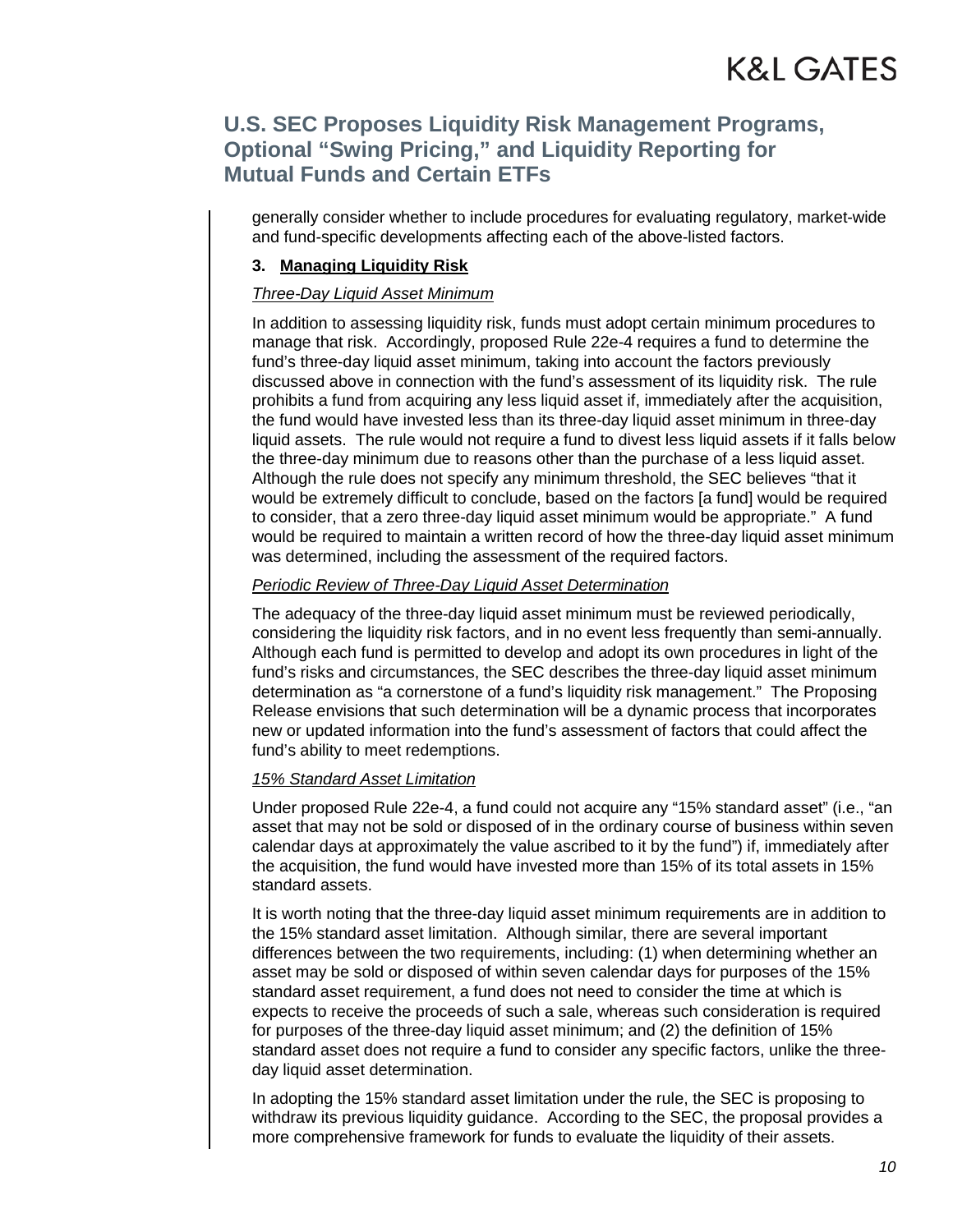#### *In-Kind Redemption Policies and Procedures*

Open-end funds generally may reserve the right to redeem their shares in kind instead of in cash (and ETFs commonly redeem in kind). Proposed Rule 22e-4 would require a fund that redeems in kind, or reserves the right to do so, to adopt and implement written policies and procedures for in-kind redemptions. The SEC expects that these policies and procedures would address when and how a fund would redeem in kind. The SEC believes that if funds have such policies and procedures, they may be more likely to use in-kind redemptions as a feasible risk management tool to deal with liquidity pressures, rather than solely as a last resort or emergency measure.

The SEC notes that a fund could choose to process significant redemptions in kind to manage liquidity risk, as the liquidity costs of disposing of portfolio assets would be borne by the redeeming shareholder (and not the fund or remaining shareholders). However, the SEC recognizes that in-kind redemptions could involve complex valuation and operational issues, and some shareholders may be unable or unwilling to receive in-kind redemptions.

#### *Other Ways to Manage Liquidity — Borrowing and Investments in ETFs*

*Lines of Credit.* The SEC recognizes that funds can adopt liquidity risk management practices in addition to those mandated by proposed Rule 22e-4, such as making borrowing arrangements (via bank lines of credit, interfund lending within the fund complex or repurchase transactions) or investing in ETFs. Proposed Rule 22e-4 would require a fund to consider any borrowing arrangements and other funding sources in assessing its liquidity risk. Further, the SEC provides guidance for funds that engage in these liquidity risk management practices. The SEC recommends that a fund, in considering how a bank credit facility could affect the fund's liquidity risk, evaluate the terms and amount of the credit facility, whether the credit facility is committed (i.e., obligates the bank to lend to the fund under specified circumstances) or uncommitted and the financial health of the lender. If the credit facility is shared by multiple funds (a common occurrence), the SEC notes that the ability of the credit facility to mitigate the liquidity risk of one fund depends on the degree of liquidity risk applicable to the other borrowing funds. To the extent a fund holds securities issued by a bank with which the fund also has a borrowing arrangement, the SEC recommends that the fund consider the degree of its correlated exposure to the bank. The SEC proposes to require a fund to file any credit line agreement as an exhibit to the fund's registration statement.

*Investments in ETFs.* The SEC cautions funds that rely "substantially" on ETF investments to manage liquidity risk to consider whether this practice is appropriate. The SEC notes that "the liquidity of an ETF, particularly in times of declining market liquidity, may be limited by the liquidity of the market for the ETF's underlying securities." The SEC encourages funds to "consider the liquidity of an ETF's underlying securities, as well as the characteristics of the ETF shares themselves, in classifying an ETF's liquidity" for purposes of proposed Rule 22e-4. The SEC states that funds should also take these issues into account when considering the portion of a fund's three-day liquid assets that is invested in ETFs.

*Emergency Liquidation.* The SEC requests comment on whether open-end funds should be permitted, as an emergency measure, to permanently suspend shareholder redemptions and liquidate, as money market funds are permitted to do.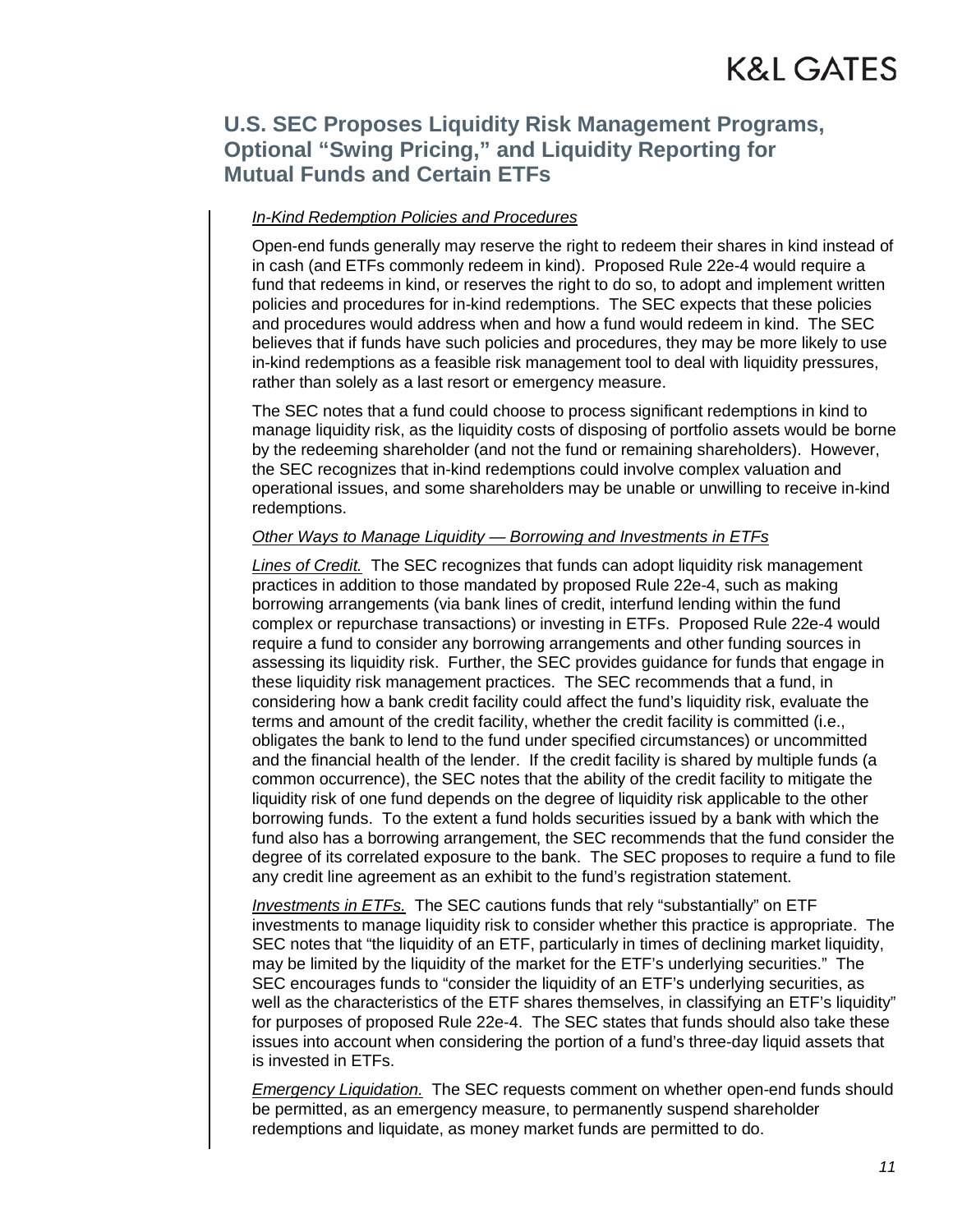#### **4. Board Approval Requirements**

Under the proposed rules, a fund's board, including a majority of the independent trustees, must initially approve the fund's liquidity risk management program, including the fund's three-day liquid asset minimum, as well as any material changes. The board may rely on summaries of the program for purposes of its approval.

The board, including a majority of the independent trustees, must also approve the appointment of the fund's investment adviser or officers responsible for administering the fund's liquidity risk management program. (But administration of the program may not be done solely by portfolio managers.) The proposed rule does not require a specific person (such as a dedicated risk management officer) to be designated as responsible for administering the program. This approach differs from fund compliance programs under Rule 38a-1 of the 1940 Act; that rule requires the board to appoint a chief compliance officer to be responsible for administering the fund's compliance program. Further, in contrast to proposed Rule 22e-4, Rule 38a-1 does not require a fund board to approve changes to a fund's compliance policies and procedures.

Finally, no less frequently than annually, the board must review a written report prepared by the fund's investment adviser or the officers administering the liquidity risk management program. The report must describe the adequacy of the fund's liquidity risk management program and the effectiveness of its implementation.

#### **5. Recordkeeping**

A fund would be required to maintain a written copy of policies and procedures adopted pursuant to its liquidity risk management program for five years in an easily accessible place. The proposed rule would also require a fund to maintain copies of any materials provided to the board, as well as a written record of how the three-day liquid asset minimum was determined, for five years, the first two years in an easily accessible place.

#### **Proposed Rule 22c-1(a)(3): Swing Pricing**

#### *Overview*

The swing pricing policies and procedures contemplated under the rule would permit any open-end fund (other than ETFs and money market funds) to adjust its NAV by an amount designated as the swing factor once the level of net purchases into, or net redemptions from, the fund has exceeded a specified percentage of the fund's NAV known as the "swing threshold. Because swing pricing requires the fund's net cash flows to be known before determining whether to adjust the fund's NAV on a particular day, and because the deadline by which a fund must strike its NAV may precede the time that the fund receives final information about its daily cash flows, the designated administrator could determine whether the fund has its exceeded its swing threshold based on information obtained "after reasonable inquiry." In-kind purchases and redemptions would be excluded from the calculation.

The SEC believes that swing pricing could be a useful tool in mitigating potential dilution of fund shareholders. The Proposing Release references studies that "have shown that '[f]unds that apply swing pricing show superior performance over time compared to funds (with identical investment strategies and trading patterns) that do not employ anti-dilution measures,' and that '[s]wing pricing helps preserve investment returns as the value to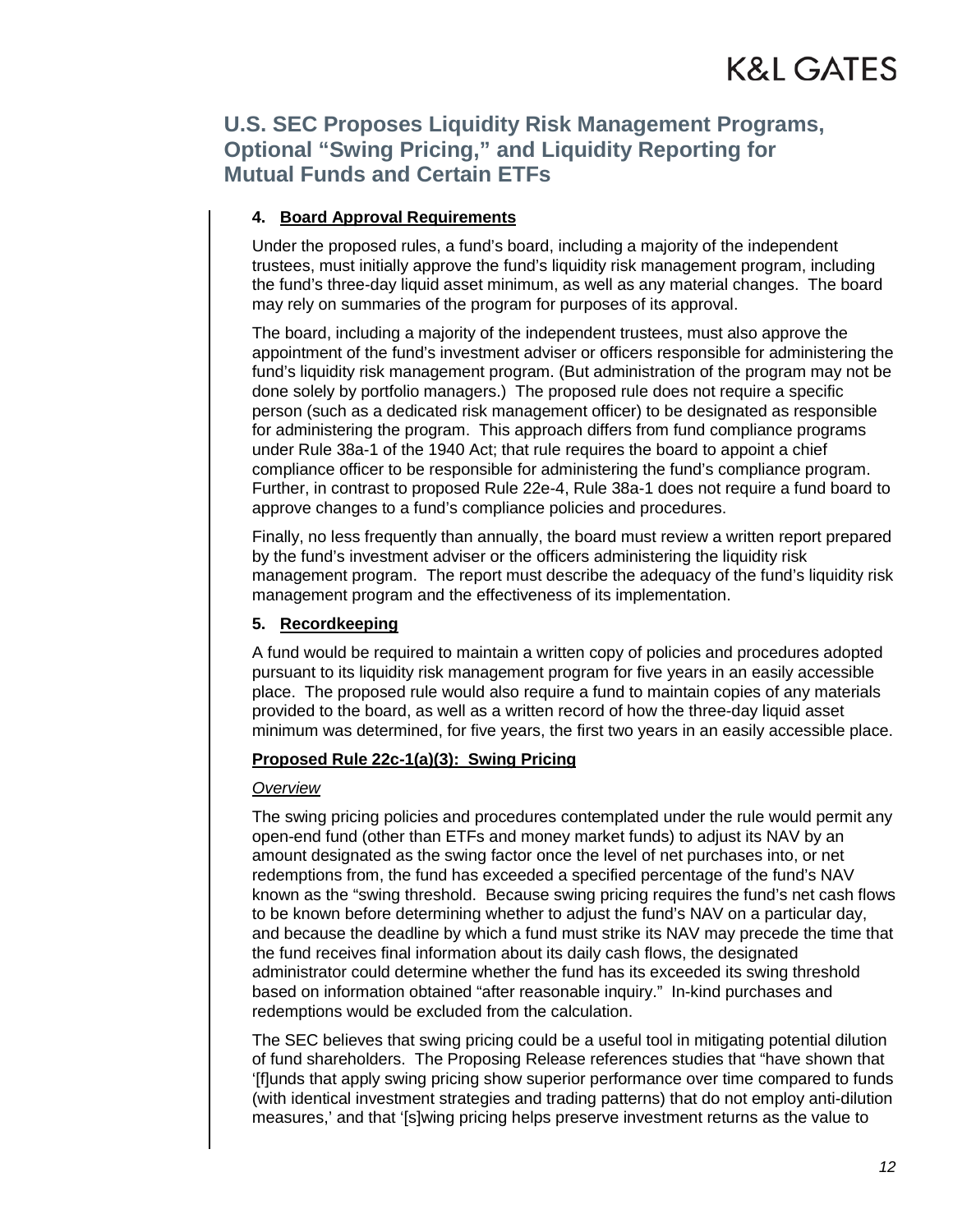long-term investors normally exceeds the value of the swing factor applied on entry to or exit from the fund.'"

#### *The Swing Threshold*

A fund would be required to adopt policies and procedures for determining its swing threshold. In specifying its swing threshold, a fund would be required to consider the following factors:

- The size, frequency and volatility of historical net purchases or net redemptions of fund shares during normal and stressed periods;
- The fund's investment strategy and the liquidity of the fund's portfolio assets;
- The fund's holdings of cash and cash equivalents, as well as borrowing arrangements and other funding sources; and
- The costs associated with transactions in the markets in which the fund invests.

The swing threshold must be reviewed no less frequently than annually, considering the above factors. In general, a fund's swing threshold should reflect the estimated point at which the fund's net cash flows would trigger the fund's investment adviser to trade portfolio assets in the near term to a degree that generates material liquidity or transaction costs for the fund.

#### *The Swing Factor*

A fund would be required to adopt policies and procedures for determining its swing factor, stated as a percentage of the fund's NAV, which, if the swing threshold is exceeded, would dictate the amount by which the fund would be required to adjust its NAV. The fund's swing pricing policies must reflect how the swing factor was determined and whether it would be subject to any upper limit.

In determining a fund's swing factor, the following factors must be taken into account:

- Any near-term costs expected to be incurred by the fund as a result of net purchases or net redemptions that occur on the day the swing factor is used to adjust the fund's NAV per share, including any market impact costs, spread costs, and transaction fees and charges arising from asset purchases or asset sales to satisfy those purchases and redemptions, as well as any borrowingrelated costs associated with satisfying redemptions; and
- The value of assets purchased or sold by the fund as a result of net cash flows that occur on the day the swing factor is used to adjust the fund's NAV value per share computed that day.

#### *Board Approval Requirements*

The fund's board of trustees, including a majority of the independent trustees, must approve the swing pricing policies and procedures as well as any material change to them. However, the board is not required to manage the administration of the fund's swing pricing policies. Under the proposed rule, the board must designate the fund's investment adviser or officers responsible for administering those policies and for determining the swing factor.

#### *Recordkeeping*